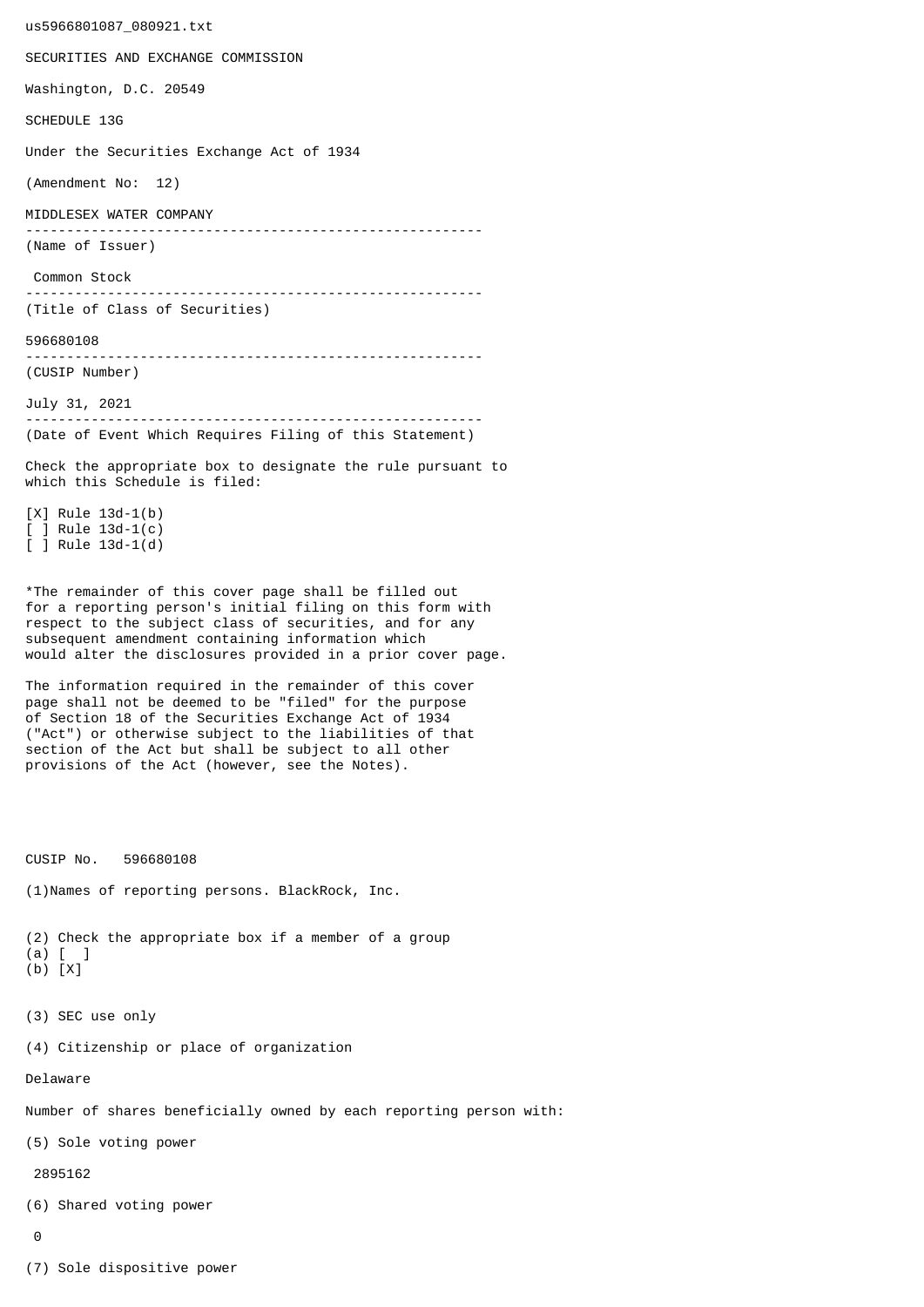```
 2940288
```

```
(8) Shared dispositive power
 \boldsymbol{\Theta}(9) Aggregate amount beneficially owned by each reporting person
  2940288
(10) Check if the aggregate amount in Row (9) excludes certain shares
(11) Percent of class represented by amount in Row 9
 16.8%
(12) Type of reporting person
HC
Item 1.
Item 1(a) Name of issuer:
           -----------------------------------------------------------------------
MIDDLESEX WATER COMPANY
Item 1(b) Address of issuer's principal executive offices:
-----------------------------------------------------------------------
1500 RONON ROAD
ISELIN NJ 08830
Item 2.
2(a) Name of person filing:
               ----------------------------------------------------------------------
BlackRock, Inc.
2(b) Address or principal business office or, if none, residence:
 -----------------------------------------------------------------------
BlackRock, Inc.
55 East 52nd Street
New York, NY 10055
2(c) Citizenship:
                            --------------------------------------------------------------------
 See Item 4 of Cover Page
2(d) Title of class of securities:
                                      -------------------------------------------------------------------
 Common Stock
2(e) CUSIP No.:
See Cover Page
Item 3.
If this statement is filed pursuant to Rules 13d-1(b), or 13d-2(b) or (c),
check whether the person filing is a:
[ ] Broker or dealer registered under Section 15 of the Act;
[ ] Bank as defined in Section 3(a)(6) of the Act;
  ] Insurance company as defined in Section 3(a)(19) of the Act;
[ ] Investment company registered under Section 8 of the
```
Investment Company Act of 1940;

<sup>[ ]</sup> An investment adviser in accordance with Rule  $13d-1(b)(1)(ii)(E)$ ;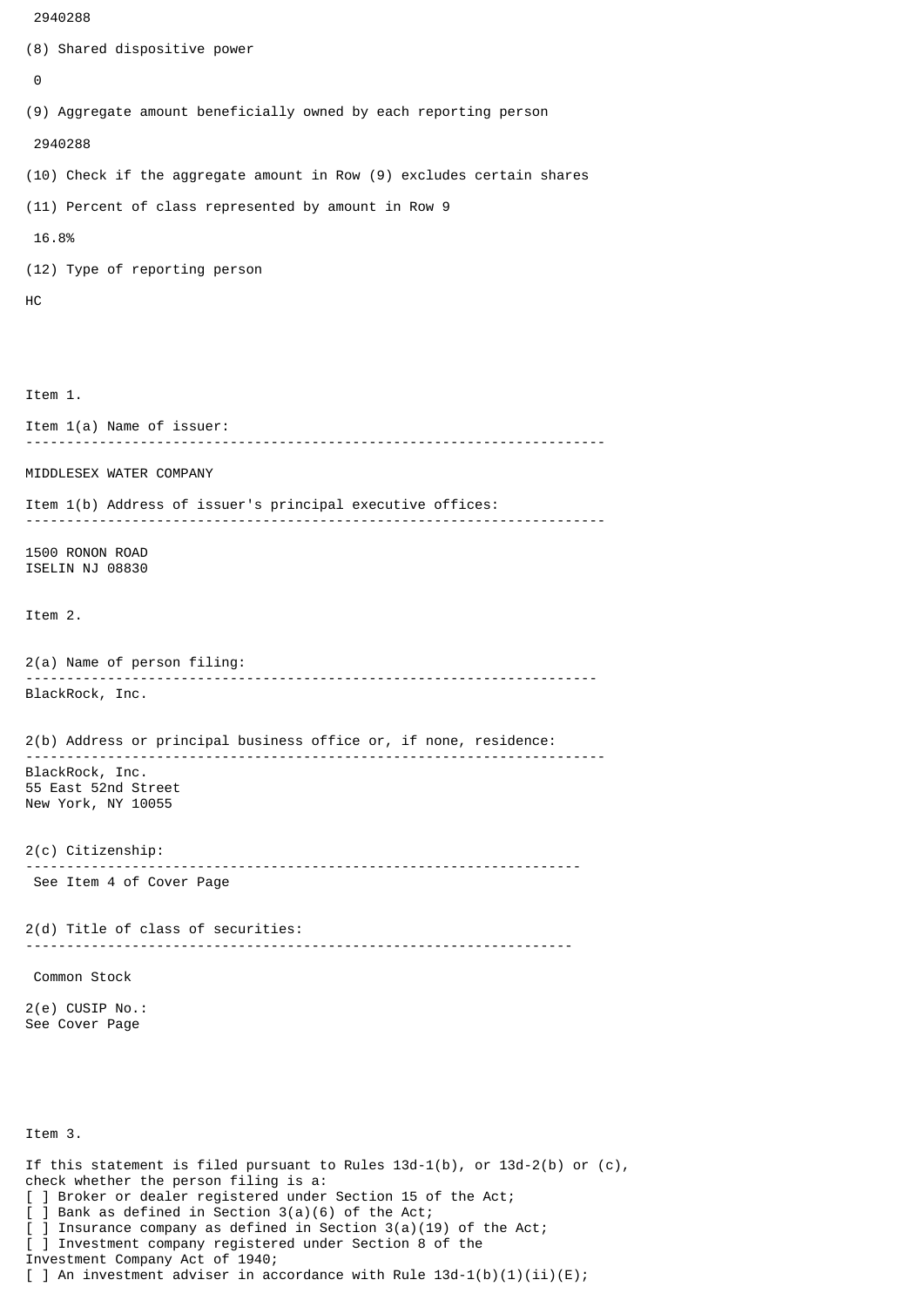[ ] An employee benefit plan or endowment fund in accordance with Rule  $13d-1(b)(1)(ii)(F);$ [X] A parent holding company or control person in accordance with Rule  $13d-1(b)(1)(ii)(G);$ [ ] A savings associations as defined in Section 3(b) of the Federal Deposit Insurance Act (12 U.S.C. 1813); [ ] A church plan that is excluded from the definition of an investment company under section  $3(c)(14)$  of the Investment Company Act of 1940; [ ] A non-U.S. institution in accordance with Rule 240.13d-1(b)(1)(ii)(J);  $\lceil$  ] Group, in accordance with Rule 240.13d-1(b)(1)(ii)(K). If filing as a non-U.S. institution in accordance with Rule  $240.13d-1(b)(1)(ii)(J)$ , please specify the type of institution: Item 4. Ownership Provide the following information regarding the aggregate number and percentage of the class of securities of the issuer identified in Item 1. Amount beneficially owned: 2940288 Percent of class 16.8% Number of shares as to which such person has: Sole power to vote or to direct the vote 2895162 Shared power to vote or to direct the vote  $\Theta$ Sole power to dispose or to direct the disposition of 2940288 Shared power to dispose or to direct the disposition of  $\Omega$ 

Item 5.

Ownership of 5 Percent or Less of a Class. If this statement is being filed to report the fact that as of the date hereof the reporting person has ceased to be the beneficial owner of more than 5 percent of the class of securities, check the following [ ].

Item 6. Ownership of More than 5 Percent on Behalf of Another Person

 If any other person is known to have the right to receive or the power to direct the receipt of dividends from, or the proceeds from the sale of, such securities, a statement to that effect should be included in response to this item and, if such interest relates to more than 5 percent of the class, such person should be identified. A listing of the shareholders of an investment company registered under the Investment Company Act of 1940 or the beneficiaries of employee benefit plan, pension fund or endowment fund is not required.

The interest of 1 such person, iShares Core S&P Small-Cap ETF, in the common

stock of MIDDLESEX WATER COMPANY is more than five percent of the total outstanding common stock.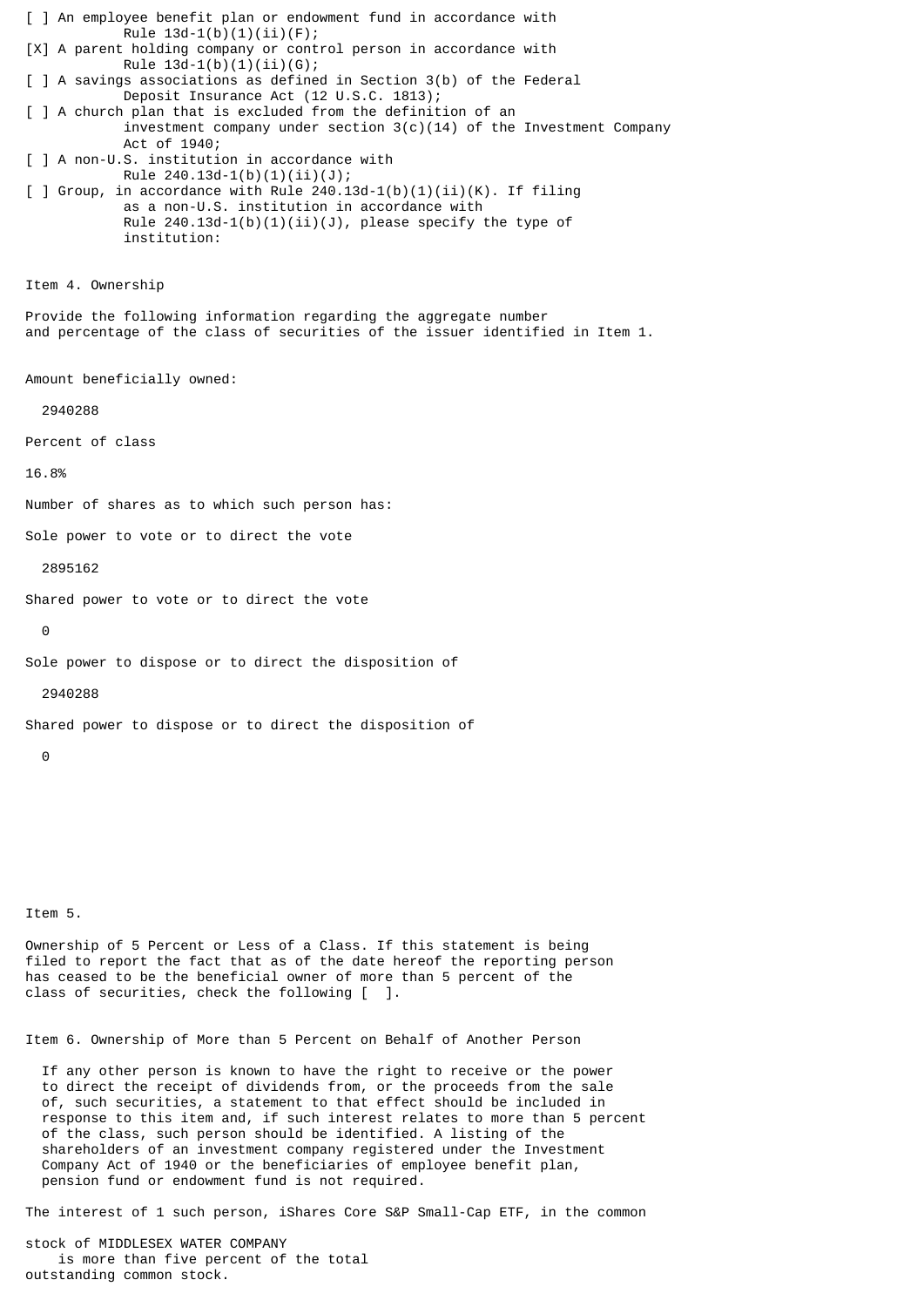Item 7. Identification and Classification of the Subsidiary Which Acquired the Security Being Reported on by the Parent Holding Company or Control Person.

## See Exhibit A

Item 8. Identification and Classification of Members of the Group

If a group has filed this schedule pursuant to Rule  $13d-1(b)(ii)(J)$ , so indicate under Item 3(j) and attach an exhibit stating the identity and Item 3 classification of each member of the group. If a group has filed this schedule pursuant to Rule 13d-1(c) or Rule 13d-1(d), attach an exhibit stating the identity of each member of the group.

## Item 9. Notice of Dissolution of Group

Notice of dissolution of a group may be furnished as an exhibit stating the date of the dissolution and that all further filings with respect to transactions in the security reported on will be filed, if required, by members of the group, in their individual capacity.

See Item 5.

Item 10. Certifications By signing below I certify that, to the best of my knowledge and belief, the securities referred to above were acquired and are held in the ordinary course of business and were not acquired and are not held for the purpose of or with the effect of changing or influencing the control of the issuer of the securities and were not acquired and are not held in connection with or as a participant in any transaction having that purpose or effect.

## Signature.

After reasonable inquiry and to the best of my knowledge and belief, I certify that the information set forth in this statement is true, complete and correct.

Dated: August 9, 2021 BlackRock, Inc.

Signature: Spencer Fleming

```
-------------------------------------------
```
Name/Title Attorney-In-Fact

The original statement shall be signed by each person on whose behalf the statement is filed or his authorized representative. If the statement is signed on behalf of a person by his authorized representative other than an executive officer or general partner of the filing person, evidence of the representative's authority to sign on behalf of such person shall be filed with the statement, provided, however, that a power of attorney for this purpose which is already on file with the Commission may be incorporated by reference. The name and any title of each person who signs the statement shall be typed or printed beneath his signature.

Attention: Intentional misstatements or omissions of fact constitute Federal criminal violations (see 18 U.S.C. 1001).

Exhibit A